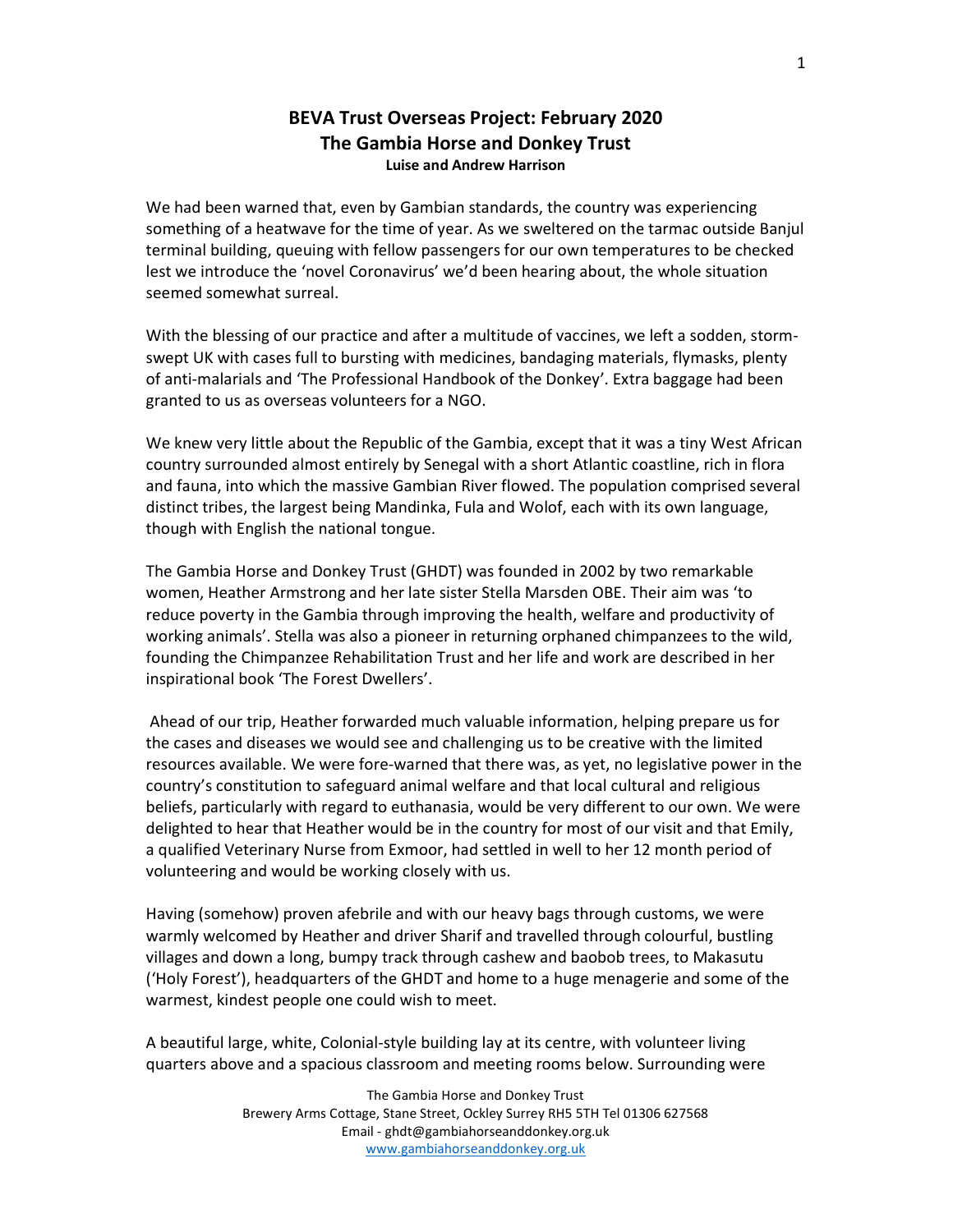shady sand paddocks, each with its own small group of horses and donkeys, snoozing beneath the trees or munching on huge barrels of groundnut hay. Forty or so stables lay beyond with, at their centre, the 'The Derek Knottenbelt Veterinary Hospital'.

Eager to meet staff and patients, we dumped our bags and headed straight out. Many of the horses and donkeys were fit and well, being permanent residents in this sanctuary. The 'inpatient' list, with whom we would be more closely involved, was made up of around 30 animals, some new arrivals, some longer stayers. Among them, two donkeys with tetanus, three cases of fistulous withers, commonly a consequence of ill-fitting harness', a donkey whose flexor tendons were healing following a machete attack, another who had lost a foot in similar circumstances. We learned that such incidents and also RTAs occurred regularly at night as a result of animals slipping their tethers and straying onto crops and roads. There was a healing hind cannon fracture (Little Mo) and a healed fractured elbow (Steve), both doing incredibly well. Wassadu, a lovely flea-bitten grey, whose left rump had been badly injured in a landmine incident in which his owner was killed. There were several animals recovering from the tsetse fly-borne Trypanosomiasis and two cases, in the isolation ward, of Epizootic Lymphangitis. A very, very thin, horse duly arrived, brought in by the GHDT truck, one that the Makasutu team had been aware of and trying to rescue for some time. The staff named him Andrew.

Over the following week, we immersed ourselves in the daily routine, getting to know each patient, treating new arrivals, carrying out minor surgeries, working alongside Emily, Yard Manager Paul and a team of Paravets, nurses and other workers and volunteers. A village elder kept watch for invading baboons from the surrounding forest, periodically leaping from beneath his tree to fire a catapult. A small craft market operated in the woods beyond and the sound of traditional drumming could often be heard as dance displays were performed for tourists. Breakfast was distributed at around 10 o'clock each day, comprising a lovely local bread ('tapa lapa') supplied by one of the market stalls. Lunch, for everyone, (between 30 to 50 people), was prepared by cooks Abby or Fatou in one large pot over an open woodfire. Generally, this was rice with fish and vegetables or 'Domada' (rice with peanut sauce), served in large sharing platters, much enjoyed by all. In the evenings, we often took the short walk through the forest to a small, mangrove-edged tributary of the River Gambia, which teemed with wildlife and was a lovely place to mull over the day with our new friends.

On one occasion, we journeyed with Paul and translators to Brikama, a bustling market town not far from Makasutu, to run a 'trek', essentially a 'pop-up' clinic for farmers to lead, drive or ride their animals to for advice and treatment. The GHDT runs these on a regular basis throughout the country, charging a small fee where it can be paid. About 15 horses and donkeys were presented that day, most in reasonably good health and some, encouragingly, just for a routine health check. Bit injuries were common, as were harness rubs, though these are becoming less prevalent following an ongoing GHDT campaign aimed at owner education, the supply of bits, padding and tack from UK donors and pressure for improved cart design.

> The Gambia Horse and Donkey Trust Brewery Arms Cottage, Stane Street, Ockley Surrey RH5 5TH Tel 01306 627568 Email - ghdt@gambiahorseanddonkey.org.uk www.gambiahorseanddonkey.org.uk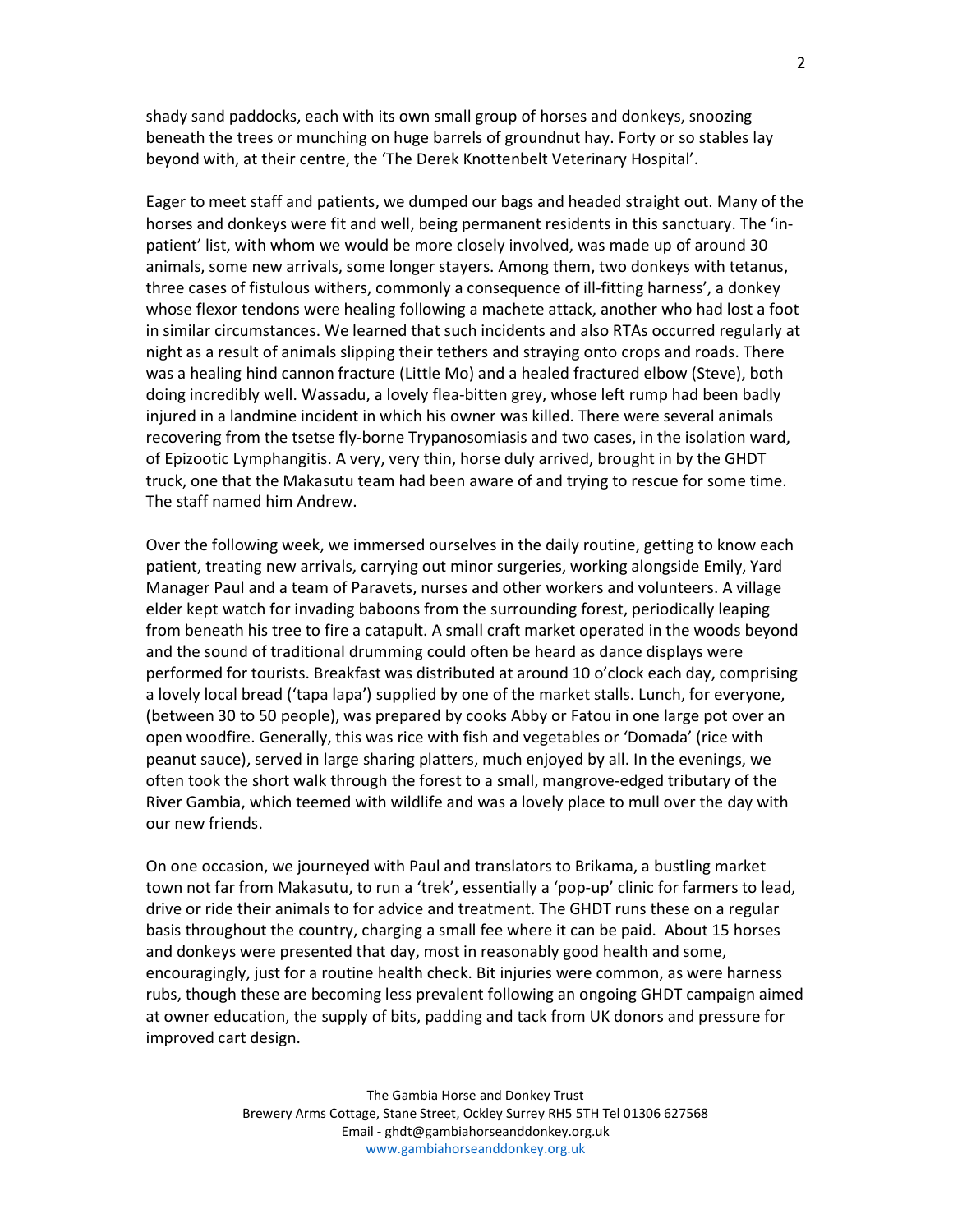Twice we did a 'round of calls', checking up on a donkey under treatment for a hock infection, another with multiple skin lesions consistent with cutaneous Epizootic Lymphangitis, then visiting 'Fluffy', a huge and angry camel for his weekly dressing change. This was, by far, the most terrifying experience of my career and I must admit that I beat a hasty retreat to the car, leaving Andrew and Paul to do the honours!

We relished these car journeys despite the heat, since they allowed a wonderful opportunity to observe the day to day comings and goings of the local people. The ladies always beautiful and colourful, the young boys playing football or filling water flagons from their village well, bustling market stalls, little donkeys pulling carts or resting in the shade, most times with water and a bag of hay. We were often stopped at police or customs checkpoints and were always waved on with a cheery smile.

On both Saturdays of our visit, around 30 Animal Welfare Advocate students arrived from the Gambia College for their weekly training day. Their two year course has, at its heart, 'The Five Freedoms of Animal Welfare' as set out and recognised internationally in the Animal Welfare Act 2006. These young people were absolutely passionate that animals be recognised and treated as sentient beings and they represented a beacon of hope for Animal Welfare across The Gambia and throughout Africa. Andrew delivered an impromptu PowerPoint presentation under the cooling fans of the classroom, which we followed with some lively practical sessions on basic wound care, bandaging, suturing and some dentistry, aided by some very amenable in-patients and the GHDT staff.

During our second week, we journeyed with Heather and Sharif about 4 hours upcountry to Sambel Kunda, original home of the GHDT and hospital/sanctuary to about 30 horses and donkeys. This was a much hotter place, incredibly remote and stunningly beautiful. Fula tribesmen herded cattle and sheep in barren fields beyond the compound, guarding them day and night against jackals and hyenas.

Yard Manager Alpha and his team set us to work at once. We drained, lanced and flushed infected wounds, sutured a fresh machete injury, castrated two donkeys and enucleated an eye under the shade of a huge Tabo tree. It was arranged that two patients would be transported to Makasutu for X rays. All the while, a pair of vultures observed from a tree above.

Having pushed on through these cases, Heather suggested a trip up the River Gambia one afternoon. Even this far upstream and in the dry season, the river was truly awe-inspiring. We were hugely privileged to see several families of the endangered Red Colobus monkeys playing in the riverbank trees and witnessed huge black hippos coming up for air before diving back to the depths to graze. Further east, we crossed into the River Gambia National Park, where we saw some of Stella's chimps, living in safety on their designated islands.

The next morning, we headed out before dawn, guided by a young villager the half hour walk to a viewing point above the river, close enough to see the Red Colobus once again, chattering and swinging through the trees.